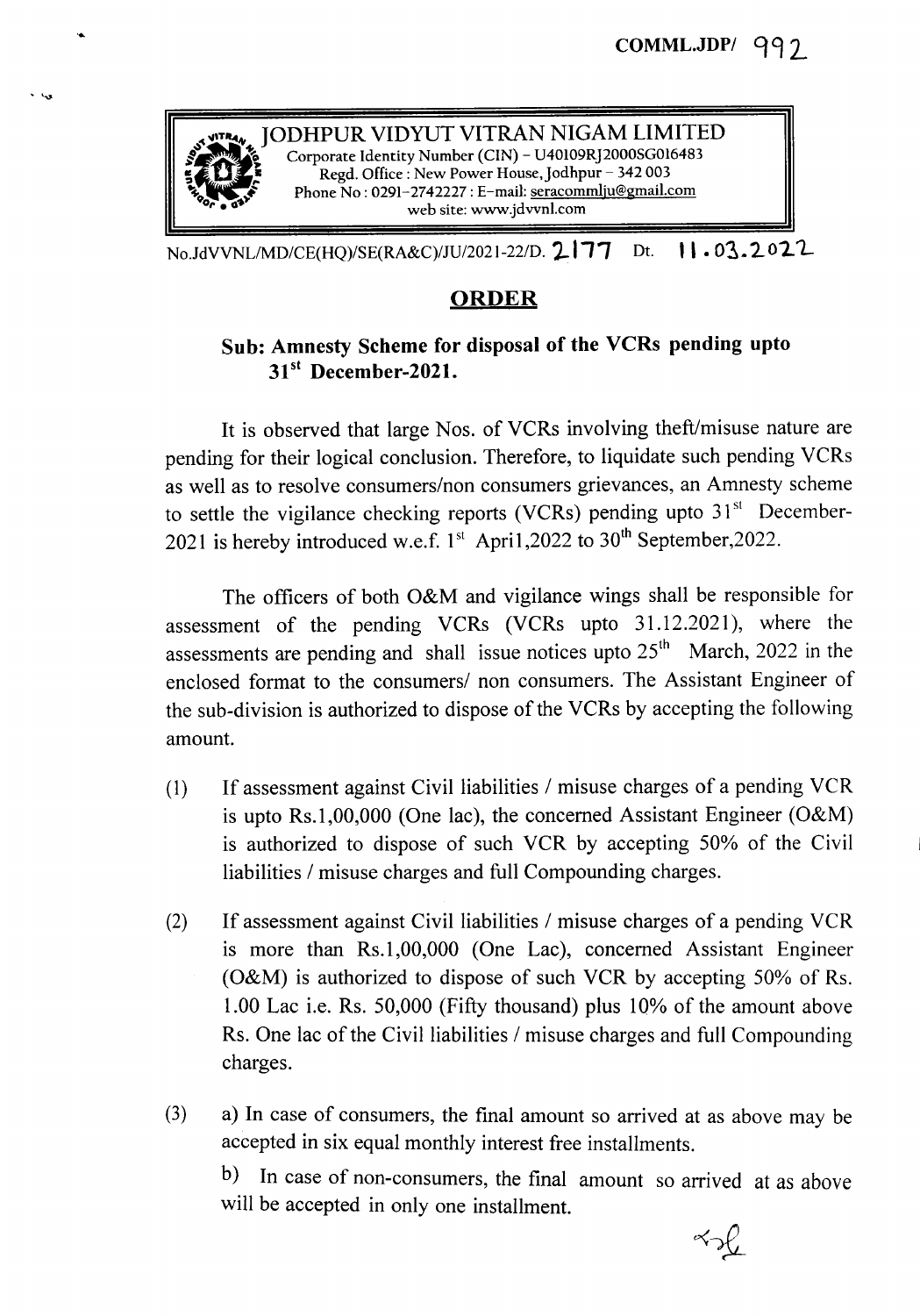- (4) Such cases after closing the VCR i.e. after receiving total amount as calculated above in Point No. (1) & (2), shall be reported to APTPS where FIR has been lodged for disposal of FIR.
- (5) VCRs pertaining to electricity theft cases in which challan has been submitted in the Court against consumers/ non-consumers shall not be entertained under this scheme.
- (6) Court cases wherein the consumer/non-consumer has filed a suit against the VCR and now is willing to avail benefit of the Amnesty Scheme, the consumer/non-consumer shall have to withdraw the court case first and thereafter shall be eligible for applying in the Amnesty Scheme. Benefit under the scheme shall be allowed only on production of such documentary proof against withdrawal of the case from the court.
- (7) The cases already decided but complete amount of assessment is not deposited, shall also be considered in the scheme subject to no refund of already deposited amount.

Application under this scheme shall be accepted from 1.04.2022 to 30.09.2022. The sub-divisional officer shall ensure wide publicity of the scheme amongst affected consumers/non-consumers. The concerned officer will send the periodical information in the enclosed format to Addl. SP (Vig.), Jodhpur positively.

By Order,

 $\sim$ (R. S. BADlY ASAR) SUPERINTENDING ENGINEER (RA&C) JODHPUR DISCOM, JODHPUR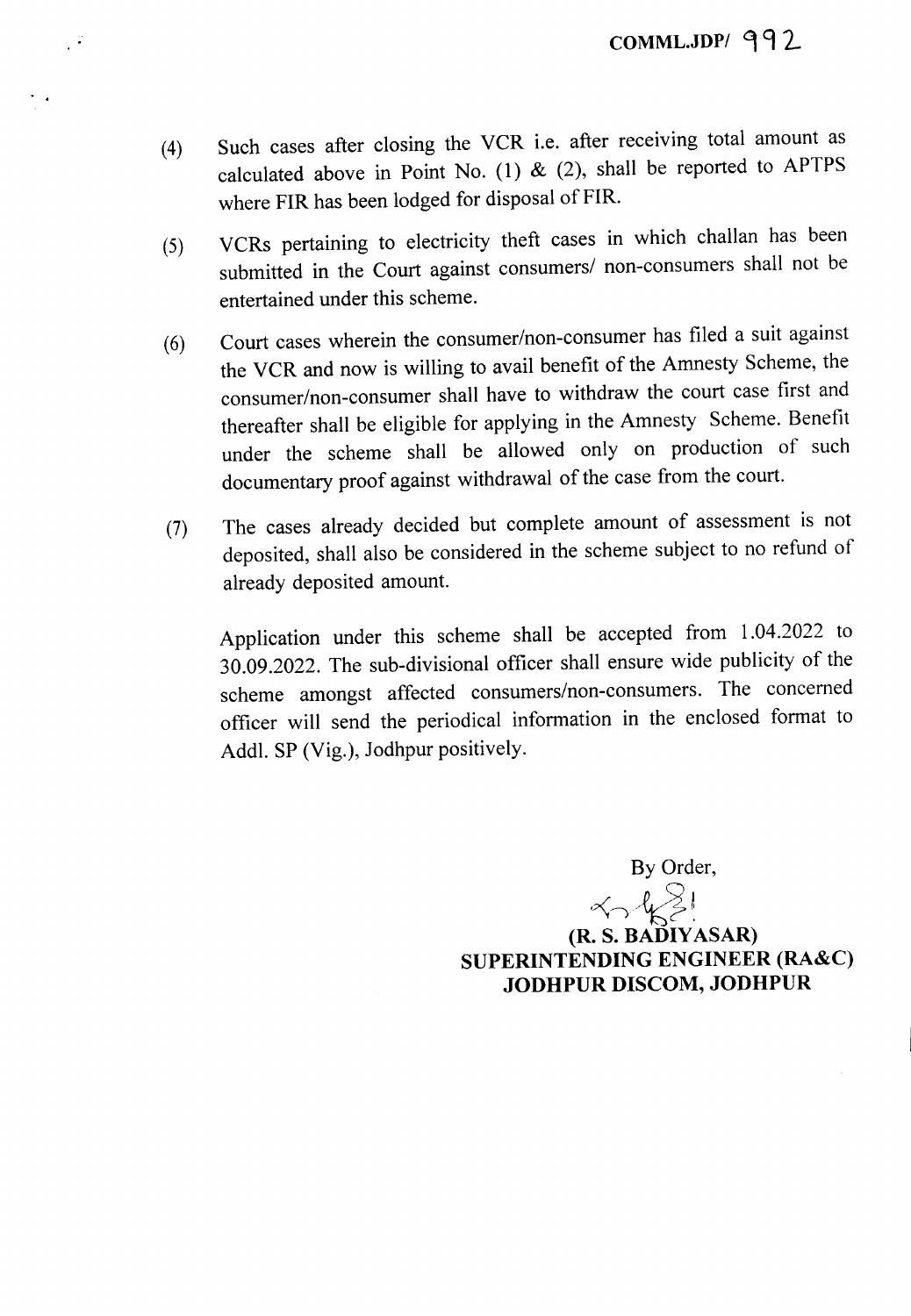## COMML.JDP/ 992

|          | जोधपुर विद्युत् वितरण निगम लिमिटेड                                                                                                 |
|----------|------------------------------------------------------------------------------------------------------------------------------------|
|          |                                                                                                                                    |
|          | क्रमांक जोधपुर डिस्कॉम/स.अ/      / प्रे                दिनांक                                                                      |
|          | <u>नोटिस</u>                                                                                                                       |
| प्रेषित, |                                                                                                                                    |
|          |                                                                                                                                    |
| श्री     |                                                                                                                                    |
|          | तहसील- _________________ जिला_________________________ उपभोक्ता खाता संख्या________________________                                |
|          |                                                                                                                                    |
|          | जाँच अधिकारी:- अधिशाषी/ सहायक/ कनिष्ठ अभियन्ता / जो.वि.वि.नि.लि.___________ आपके ___                                               |
|          | स्थित कृषि / घरेलू / औधोगिक / व्यावसायिक परिसर में दिनांक _____ को सतर्कता जाँच करने पर                                            |
|          | आपके द्वारा विद्युत अधिनियम-2003 के अंतर्गत निम्नाकित अपराध करना पाया गया -                                                        |
| (i)      | बिना वैध कनेक्सन के विद्युत का अनाधिकृत उपयोग ।                                                                                    |
| (ii)     | मीटर से छेडछाड कर, विद्युत का अनाधिकृत उपयोग ।                                                                                     |
| (iii)    | मीटर / केबल / ट्रांस्फोर्मेर से छेडछाड व उसको नुकसान पह्चाकर, मीटरिंग को बाधित करना ।                                              |
| (iv)     | अन्य                                                                                                                               |
|          | इस सम्बन्ध में -                                                                                                                   |
| 1.       | सतर्कता जाँच प्रतिवेदन संख्या__________ दिनांक ________तैयार किया गया, जिसकी छाया प्रति                                            |
|          | सलंग्न हैं ।                                                                                                                       |
| 2.       | उक्त सतर्कता जाँच प्रतिवेदन में किये गए राजस्व निर्धारण की राशि रूपये______ इस नोटिस की                                            |
|          | तिथि से 15 दिवस की समयावधि में इस कार्यालय में जमा करवाये ।                                                                        |
|          | या                                                                                                                                 |
|          | पहले भी आपको नोटिस क्र.______दिनांक ________द्वारा निर्धारण राशि रूपये_______________ जमा                                          |
|          | करवाने हेतु सूचित किया गया था, किन्तु आप द्वारा अभी तक उक्त राशि जमा नहीं करवायी गयी                                               |
|          | हैं ।                                                                                                                              |
|          | निगम द्वारा दिनांक 31.12.2021 तक लम्बित वी.सी.आर के अंतिम निस्तारण हेतु एक योजना                                                   |
|          | लागू की गयी हैं जिसके अंतर्गत आपको उक्त सतर्कता जाँच प्रतिवेदन के राजस्व निर्धारण की राशि                                          |
|          | जमा करवाने हेतु एक अंतिम अवसर दिया जाता हैं ।                                                                                      |
|          | अतः आपको इस नोटिस के माध्यम से सूचित किया जाता है कि वी.सी.आर के विरुद्ध निम्नांकित                                                |
|          | राशी (कम्पाउन्डिंग राशि रूपये __________ एवं सिविल लाईबिलिटी राशि रूपये _______________) हैं यदि                                   |
|          | वी.सी.आर की सिविल लाईबिलिटी राशि का निर्धारण रूपये एक लाख तक है तो निर्धारित सिविल लाईबिलिटी                                       |
|          | राशि का 50 प्रतिशत (रूपये ____________________) एवं सम्पूर्ण कम्पाउन्डिंग राशि एवं यदि लम्बित                                      |
|          | वी.सी.आर की सिविल लाईबिलिटी राशि का निर्धारण रूपये एक लाख से अधिक है तो 50 हजार रूपये एवं                                          |
|          | एक लाख से अधिक सिविल लाईबिलिटी राशि का 10 प्रतिशत (रूपये __________) एवं सम्पूर्ण कम्पाउन्डिंग                                     |
|          | राशि इस नोटिस के जारी होने की तिथि से 15 दिवस की समयावधि में इस कार्यालय में जमा करवा कर                                           |
|          | आप अपने प्रकरण का निस्तारण करवा सकते है, अन्यथा आपके विरुद्ध विद्युत अधिनियम-2003 के<br>प्रावधानों के अनुसार कार्यवाही की जावेगी । |
|          | सहायक अभियन्ता (_________)                                                                                                         |
|          | जो.वि.वि.नि.लि._____________                                                                                                       |
|          | $\frac{1}{2}$                                                                                                                      |

 $\bullet$ 

 $\ddot{\phantom{a}}$ 

प्रतिलिपि अधीक्षण अभियन्ता / आधिशाषी अभियन्ता (\_\_\_\_\_\_\_\_\_\_\_) जो.वि.वि.नि.लि\_\_\_\_\_\_\_\_\_ को<br>सूचनार्थ एवं आवश्यक कार्यवाही हेतु प्रेषित है ।

सहायक अभियन्ता (\_\_\_\_\_\_\_\_\_)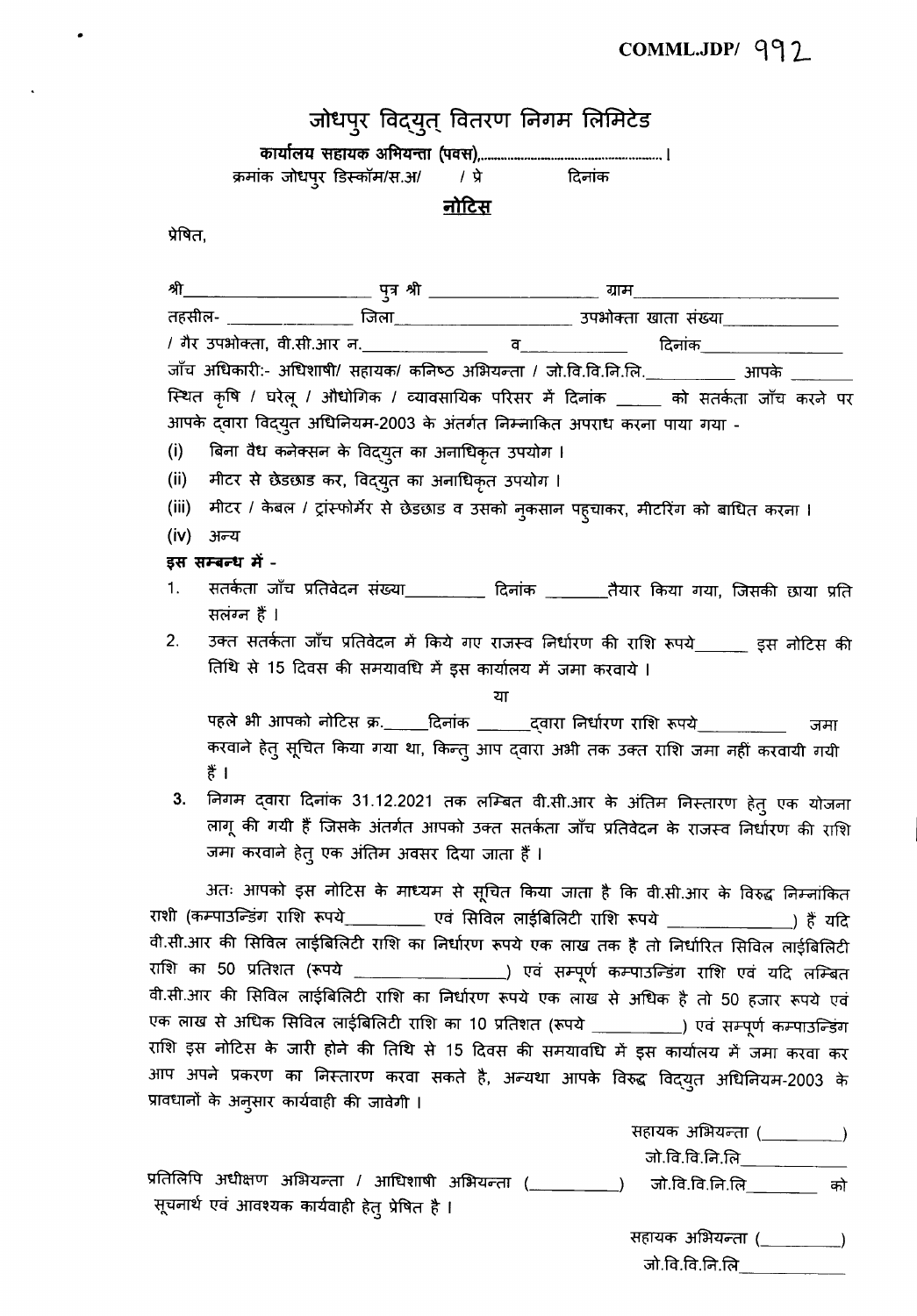$COMML.50992$ 

 $\bullet$ 

 $\ddot{\phantom{0}}$ 

POSITION OF ASSESSMENT/REALIZATION OF PENDING VCRs PRIOR TO 31.12.2021

NAME OF CIRCLE:

| Pending cases for Realization Column<br>$(4-6)$                                                            |                       | Total                                                | Amount<br>∈ຶ້<br>ອ້                                                                                                       |              |  |  |
|------------------------------------------------------------------------------------------------------------|-----------------------|------------------------------------------------------|---------------------------------------------------------------------------------------------------------------------------|--------------|--|--|
|                                                                                                            |                       |                                                      |                                                                                                                           | ۰            |  |  |
|                                                                                                            |                       | Rs 1.00 Lac                                          | $\begin{array}{c} \n\text{ (in)}\\ \n\text{Lacs)}\n\end{array}$<br>Amount                                                 |              |  |  |
|                                                                                                            |                       |                                                      | $\frac{1}{2}$                                                                                                             | ں<br>ب       |  |  |
|                                                                                                            |                       | Cases upto Case above<br>R. 1.00 Lac                 | Amount<br>$\begin{array}{c} \begin{array}{c} \text{if }\\ \text{if }\\ \text{if }\\ \text{if }\\ \end{array} \end{array}$ |              |  |  |
|                                                                                                            |                       |                                                      |                                                                                                                           | æ            |  |  |
|                                                                                                            |                       | Total                                                | Lacs)                                                                                                                     |              |  |  |
|                                                                                                            |                       |                                                      |                                                                                                                           |              |  |  |
|                                                                                                            | <b>Upto the Month</b> | Cases upto   Case above<br>Rs.1.00 Lac   Rs 1.00 Lac | Lacs)                                                                                                                     |              |  |  |
|                                                                                                            |                       |                                                      |                                                                                                                           |              |  |  |
|                                                                                                            |                       |                                                      |                                                                                                                           |              |  |  |
|                                                                                                            |                       |                                                      |                                                                                                                           |              |  |  |
| Realization in the cases against Column No. 4 (After 1.04.2022)<br>During the Month                        |                       | Total                                                |                                                                                                                           |              |  |  |
|                                                                                                            |                       |                                                      |                                                                                                                           | ¢            |  |  |
|                                                                                                            |                       |                                                      |                                                                                                                           |              |  |  |
|                                                                                                            |                       |                                                      | U                                                                                                                         |              |  |  |
|                                                                                                            |                       | Cases upto Case above<br>Rs.1.00 Lac Rs 1.00 Lac     |                                                                                                                           |              |  |  |
|                                                                                                            |                       |                                                      |                                                                                                                           | n,           |  |  |
| VCRs<br>against<br>asses<br>made<br>sment<br><u>ء</u><br>ĕ                                                 |                       |                                                      |                                                                                                                           |              |  |  |
| Cases where assessment made in VCRs Cases<br>against Column No. 3 (Civil Liability + where<br>compounding) |                       | Total<br>Cases above<br>Rs. 1.00 Lac                 |                                                                                                                           |              |  |  |
|                                                                                                            |                       |                                                      |                                                                                                                           | Φ            |  |  |
|                                                                                                            |                       |                                                      |                                                                                                                           |              |  |  |
|                                                                                                            |                       |                                                      |                                                                                                                           | $\mathbf{o}$ |  |  |
|                                                                                                            |                       | Cases upto<br>Rs. 1.00 Lac                           |                                                                                                                           |              |  |  |
|                                                                                                            |                       |                                                      |                                                                                                                           | n,           |  |  |
|                                                                                                            |                       |                                                      |                                                                                                                           |              |  |  |
| Nos. of pending<br><b>VCRs</b>                                                                             |                       |                                                      |                                                                                                                           |              |  |  |
|                                                                                                            |                       | ITheft diffused rotal                                |                                                                                                                           | æ            |  |  |
| e<br>Name<br>á                                                                                             |                       |                                                      |                                                                                                                           |              |  |  |
| $\frac{6}{5}$<br>$\overline{\mathbf{z}}$<br>္တ                                                             |                       |                                                      |                                                                                                                           |              |  |  |
|                                                                                                            |                       |                                                      |                                                                                                                           |              |  |  |